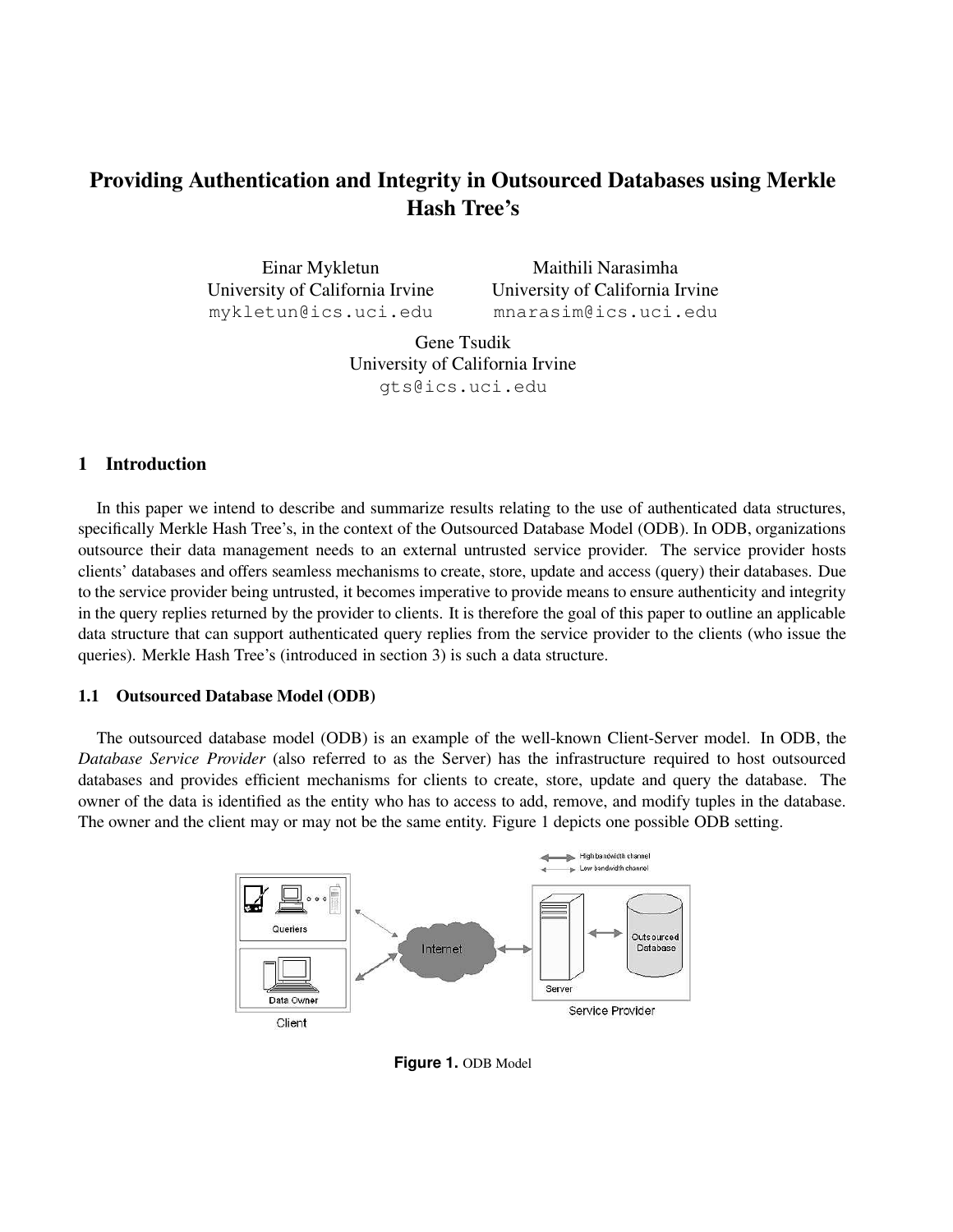An ODB client is assumed to trust the server to faithfully maintain its data. Specifically, the server is relied upon for the replication, backup and availability of outsourced databases it stores. However, the server might not be trusted with the actual database contents and/or the integrity of these contents. There has been some work involved in maintaining the privacy of the outsourced data with respect to the server [1, 2]. However, the focus of this paper is on providing data authentication and integrity in the ODB model using Merkle Hash Trees.

In ODB, a client will issue a query to a server who will return the appropriate set of tuples (if any). The client then wishes to have a mechanism such as to verify the authenticity and integrity of this set, namely, whether the tuples originated from the data owner and if they have been modified in any way.

#### **1.2 Organization of Paper**

The remainder of this paper is organized as follows. Section 2 discusses work related to authenticated data structures. In section 3 we describe Merkle Hash Tree's and their application in the ODB Model. The use of B-trees as the underlying data structure for implementing Merkle Hash Tree's is discussed in section 4, before some performance results are given (section 5).

#### **2 Related Work**

A general description of authenticated data structures can be found in [3]. The authors define and create Search Directed Acyclic Graphs (Search DAG's) that model underlying data structures such as binary search trees, B-trees, skip lists [4], range trees etc. Using these Search DAG's, servers can answer queries by creating and returning verification objects. Equipped with verification objects, users are able to verify the authenticity of their received responses. Any data structure that can be modeled as a Search DAG can in turn be converted to an authenticated data structure. The use of binary trees as authenticated data structures has been studied in detail, specifically for the purpose of certificate revocation [5]. This work was later extended upon in [6] where it was proposed to use 2-3 tress instead of binary trees.

### **3 Using Merkle Tree's to provide authentication and integrity in ODB**

We begin by describing how binary search trees can be used to construct authenticated dictionary structures and then explain how they can be applied to the ODB model.

#### **3.1 Introduction to Merkle Hash Tree's**

The following outlines a procedure for constructing an authenticated binary search tree based on a set of ordered values  $x_1, x_2, ..., x_n$ . Begin by building a tree in which the leaves correspond to the ordered elements in the set, and have each leaf node contain the hash value of its element. Therefore, a leaf associated with element  $x_i$  will contain the value  $h(x_i)$ , where  $h()$  is a cryptographic one-way hash function, such as MD5 or SHA-1. Proceed up to the next level in the tree, creating internal nodes which correspond to the hash value of the concatenation of its children (maintaining their order). An internal node whose children are  $v_1$  and  $v_2$  will therefore have the value  $h(v_1||v_2)$ . Continue this process of building the higher levels in the tree until the root has been formed. Finally, the root node is digitally signed.

The above construction is due to Merkle [7] and is referred to as a Merkle Hash Tree (MHT). MHT's were initially used for the purpose of one-time signatures and authenticated public key distribution, namely providing authenticated responses as to the validity of a certificate. In a certificate revocation tree [5], the leaves correspond to ranges of unrevoked certificates. The tree is constructed and signed by the certification authority and then distributed to untrusted directory services. Entities wishing to verify the validity of a certificate can query such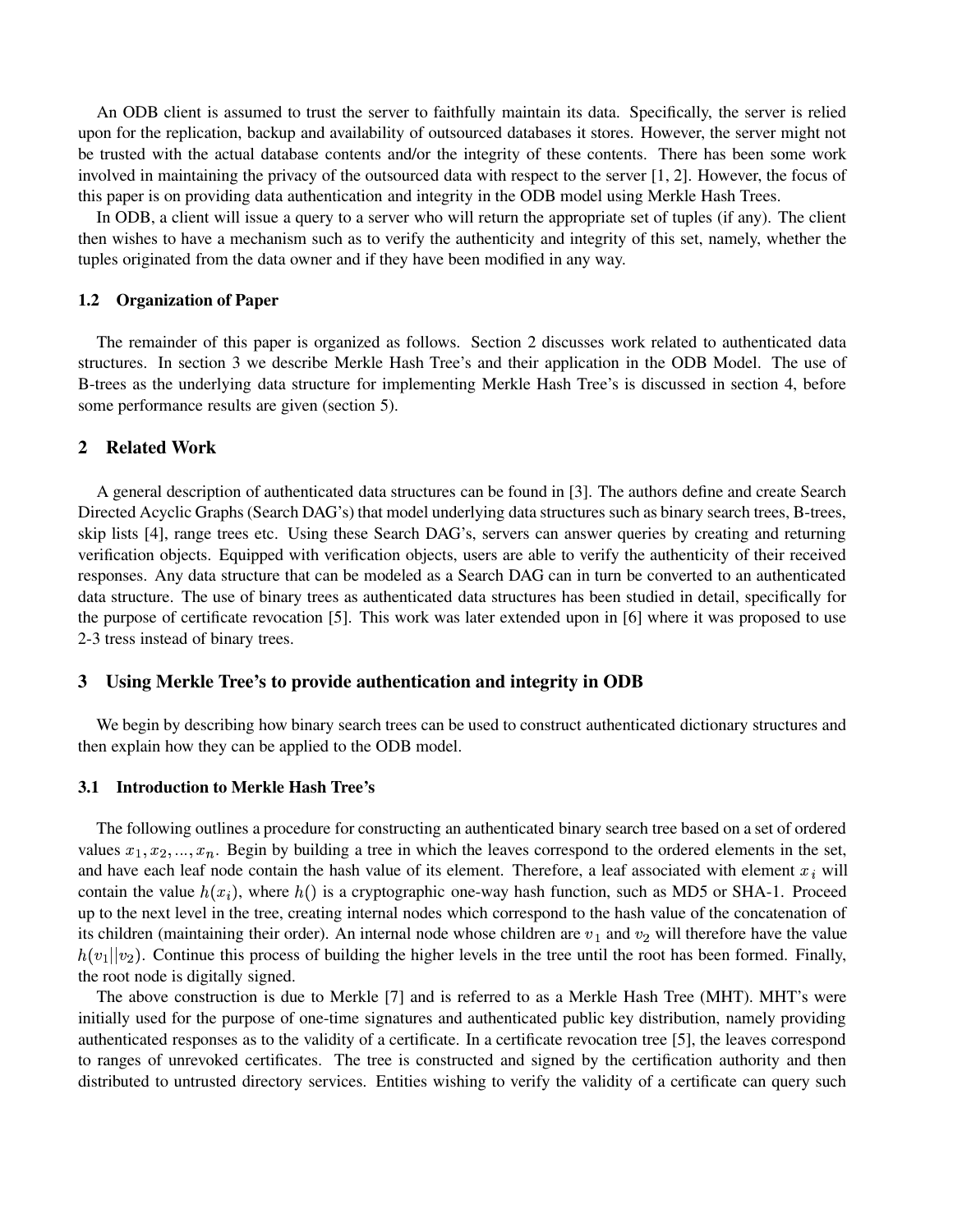a directory service and have confidence in the correctness of a response by using the returned data to verify the certificate authority's signature. The main advantage associated with the use of MHT's in revocation schemes it that of a short proof, in turn resulting in a low communication overhead between the clients and directory services. However, the costs associated with updating the tree are rather costly. MHT's have since been applied to outsourced applications [8], [9], among others.

#### **3.2 Querying a Merkle Hash Tree**

A MHT can be used to prove the existence of an element in the set stored among the leaf nodes, and we demonstrate this through an example involving an outsourced database. Remember that clients issue queries and receive as query replies a set of tuples, or parts of tuples (selected attributes), that they wish to authenticate. For notation purposes we will define  $n$  to be the number of values in the database and  $t$  to be the number of tuples in the result set returned to clients. We assume that a data owner has built an MHT for a relation, where the records have been sorted based on one of the relations's attribute values. The root has been signed by the owner and the MHT given to the untrusted outsourced database server. A client then wishes to query the server about the existence of a particular attribute value  $\nu$ . If  $\nu$  is present in the tree it will be represented by one of the leaves and the server will return the nodes on the *co-path* from the specific leaf node up to the root. The nodes on the co-path are defined as those needed to enable the client to recompute the root of the tree, such as to then verify its signature (which was generated by the data owner). In the event that the signature is valid, the client can be assured of that the response returned by the server is correct, and therefore that the attribute value indeed is present.

As an example we refer to figure 2. A client queries about attribute value 5, and the server responds with node values 3,  $5, h_{34}$ , of which 3 and  $h_{34}$  correspond to the co-path, as well as the root nodes signature. This permits the client to recompute the root in the following manner. It constructs  $h'_1 = h(3)$  and  $h'_2 = h(5)$  such as to create  $h'_{12} = h(h'_1||h'_2)$ . The root is finally computed and its signature is verified. Note that information pertaining to the tree structure needs to be transmitted to the client, such as to allow him to recreate the tree nodes correctly.

We have described the traversal of the MHT in a bottom-up approach. However, it is possible to allow for a top-down approach, which has the advantage of allowing the client to simulate a search in the tree and thereby avoid the need of transferring any structural information related to the reconstruction of the root. To accomplish this, some additional information needs to be present in each internal node, for example, the largest value in its left subtree, such as to help guide the search. The reader is encouraged to read [3] for a detailed description of a top-down approach.



**Figure 2.** Example of a Merkle Tree (A) and the nodes included in the co-path (dark nodes) returned in a query response to attribute value 5 (B)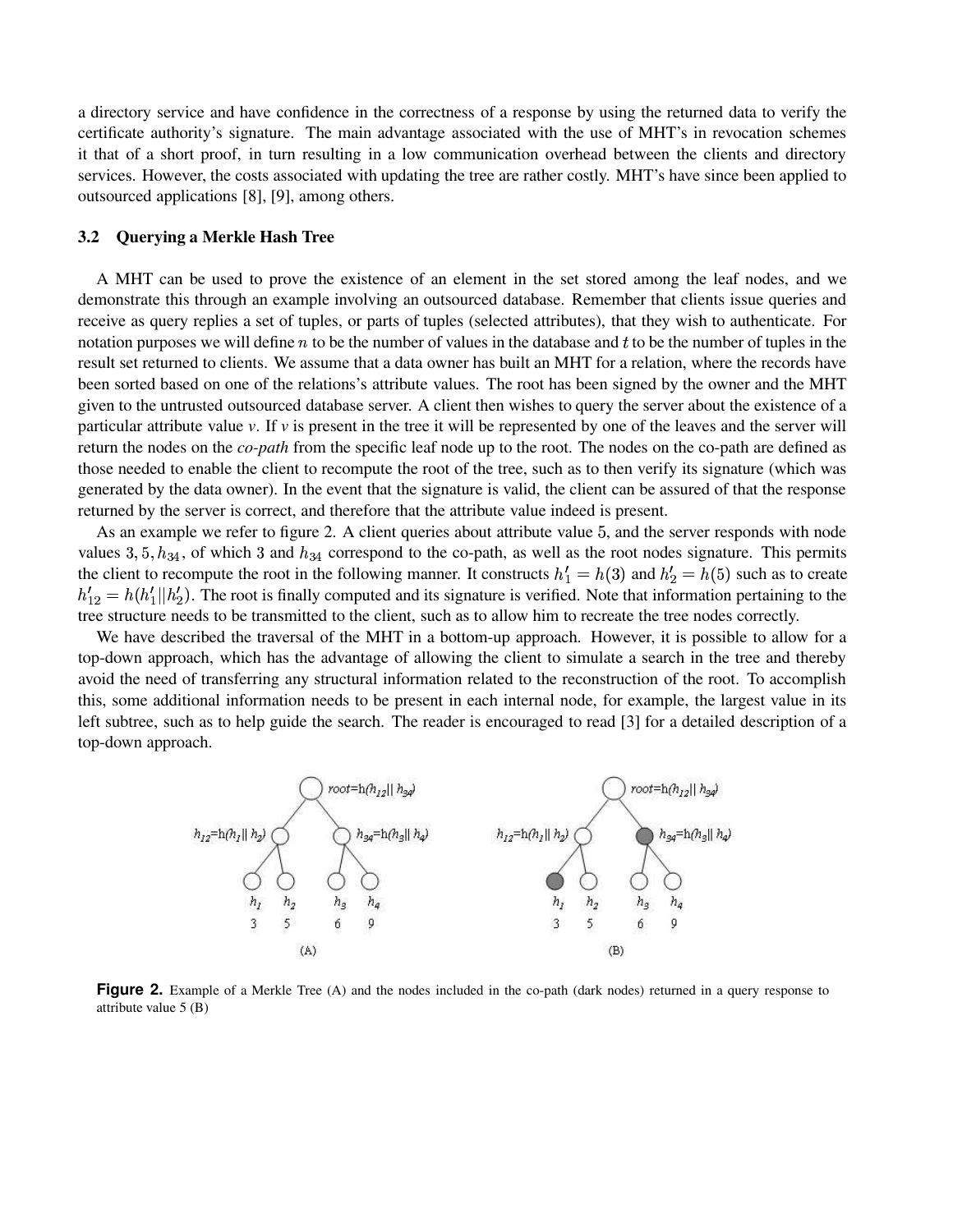#### **3.3 Merkle Hash Tree's in ODB**

Although the above example served as a nice introduction to the protocol involved when querying a MHT, the operation of selecting a single record (a single leaf in the MHT tree) is not very common in databases. Typically, some sort of a range query is performed, involving the selection of consecutive leaves in the tree, and we now describe how such a query would be handled by an MHT. We can identify two boundary nodes pertaining to the range query, namely the left-most (minimum value) and right-most (maximum value) nodes contained in the set queried upon. A querier in possession of these two nodes, as well as all intermediary leaf nodes in between, is able to reconstruct a subtree. Therefore, none of the nodes in this subtree will be included in the set of co-path nodes returned by the server. In fact, only the nodes needed to recompute the path from the subtree's root up to the signed root, in addition to the co-path's of the two boundary nodes, need to be transmitted for verification purposes. If the height of the tree and subtree are h and h' respectively, then  $h - h' + 2 * \log(n)$  nodes need to be returned.

### **3.4 Empty proofs**

Another nice feature of MHT's is the ability to give empty proofs, namely, prove that a value is non-existent in the tree, i.e., that a record is non-existent in the database. This is accomplished by returning the co-paths for the two neighbor leaves covering the range of the selected record queried upon. As an example, assume a client queried about the attribute value  $4$  in figure 2. The server could then return co-path's for  $3$  and  $5$  which would inform the client of that no nodes representing values between 3 and 5 are present in the tree. Specifically, the co-path nodes returned by the server would be  $h_{12}$  and  $h_{34}$ .

### **3.5 Completeness of query replies**

Combining the technique of providing proofs together with the MHT's range query abilities provides the client with query completeness. Query completeness refers to that all records in the database have been inspected by the server such as to determine if they match the query predicates. By providing query completeness, the clients are protected against a "lazy server" - a server that only performs an incomplete scan of the database, thereby potentially omitting valid records from the query reply.

Query completeness is achieved by including empty proofs for the leaf nodes neighboring the boundary leaves selected by the range query. Therefore, these "outside" nodes represent the database records which are the immediate neighbors of the border records selected by the query predicates. By including these (two) empty proofs and using the fact that the leaves are sorted according to the attribute queried upon, the client can be assured of that no records have been omitted from the query reply. Figure 3 shows an example of providing completeness in a query reply.

## **3.6 Constructing and Updating a MHT in ODB**

One way to construct an MHT is for the owner to sort the attribute values, generate the tree, sign the root, and then send the attribute values together with the signature to the server. The server in turn sorts the attribute values, constructs the tree, and then verifies the signature of the root. Any later modifications to the tree can be carried out incrementally. Note that an incremental change can not be carried out by having the server simply modify the tree and send the new root to the owner as to request for an updated signature. If this were done, the owner would have no way of ensuring that the server is operating on the latest version of the tree<sup>1</sup>. To solve this problem, the

<sup>&</sup>lt;sup>1</sup>Note that if the owner were to have a local copy of the MHT, then it could simulate the update and transmit the updated signature to the server. However, since we are operating with an outsourced application, we can assume that the server either does not have or wishes not to use its resources to maintain such a structure as a large MHT (on the order of the size of the database being outsourced)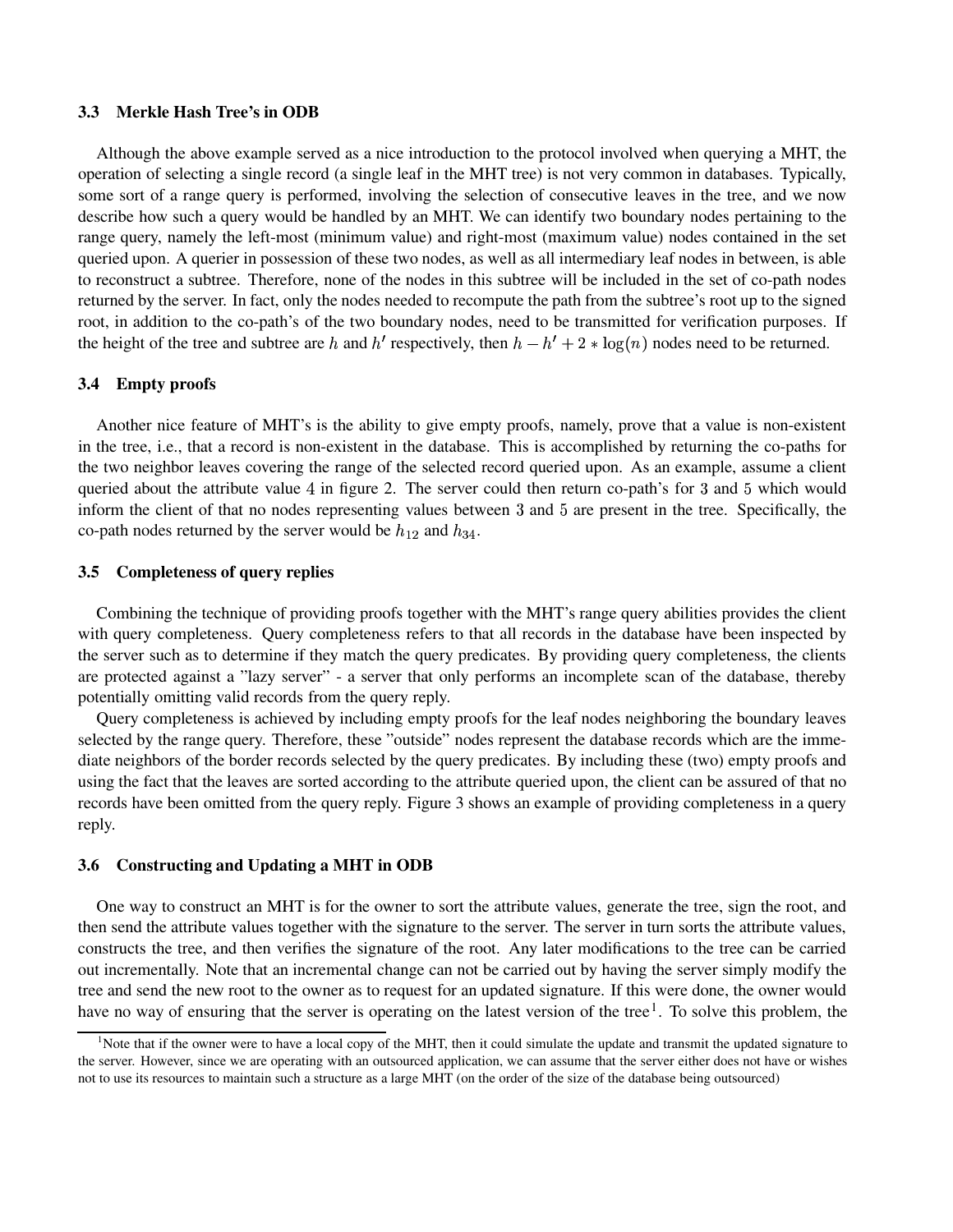

**Figure 3.** Providing completeness of query replies. Depicted is the result of a query *Select* \* *where*  $15 \leq$  *attribute*  $\leq$  20. Empty proofs are returned for boundary nodes 14 and 21.

owner simply needs to keep state of the MHT, without storing the entire tree. In fact, it only needs to keep state of the latest generated root signature. When a modification to the MHT is needed, say a new value is to be inserted, the server returns to the owner the co-path of the leaf node where the new value is to be inserted. This allows the owner to recompute the nodes from this leaf node up to the root, and then generate a new signature. This signature is returned to the server which inserts the new leaf node and updates the MHT as necessary. Enabling the owner to recompute the current root allows him to verify that the latest tree is in fact being used. Note that the clients querying the server have no way of ensuring themselves of this, unless some form of time stamping is provided.

#### **3.7 Performance of Merkle Tree's in ODB**

We wish to measure the number of nodes sent from the server to the client (communication overhead) and the computation effort performed by the client to verify the query response. We will assume that the client has issued a range query and that the server will return (in addition to the actual tuples, which we do not count) the co-paths for the 2 boundary nodes, such as to allow for query completeness. This results in  $2*log n + b$  nodes being transmitted, where b represents the co-path from the selected subtree's root, to the tree's root. Upon receipt of these nodes, the client needs to reconstruct and verify the root, which will require  $2*log n + b$  hashes, and 1 signature verification.

#### **3.8 Usefulness of Merkle Tree's in ODB**

MHT's are best suited for range queries as only two full co-paths need to be returned from the server to the client (see section 3.3). The communication overhead increases for queries that select values not stored in consecutive leaf nodes. The worst case query, in terms of the bandwidth overhead associated with a MHT, is one in which every other record in the tree is selected. In general, selection queries that don't select ranges of records incur a large communication overhead. Another factor is the storage overhead associated with the MHT's at the server side. One tree needs to be built for each attribute to be queried upon. Each such tree is linear in the size of the table, i.e., the number of records in the table.

## **4 Using B-tree's to construct MHT's**

Describing the concept of MHT's in terms of binary trees has the advantages of simplicity and clarity. However, the performance associated with the use of binary trees depends upon the size and dynamics of the underlying data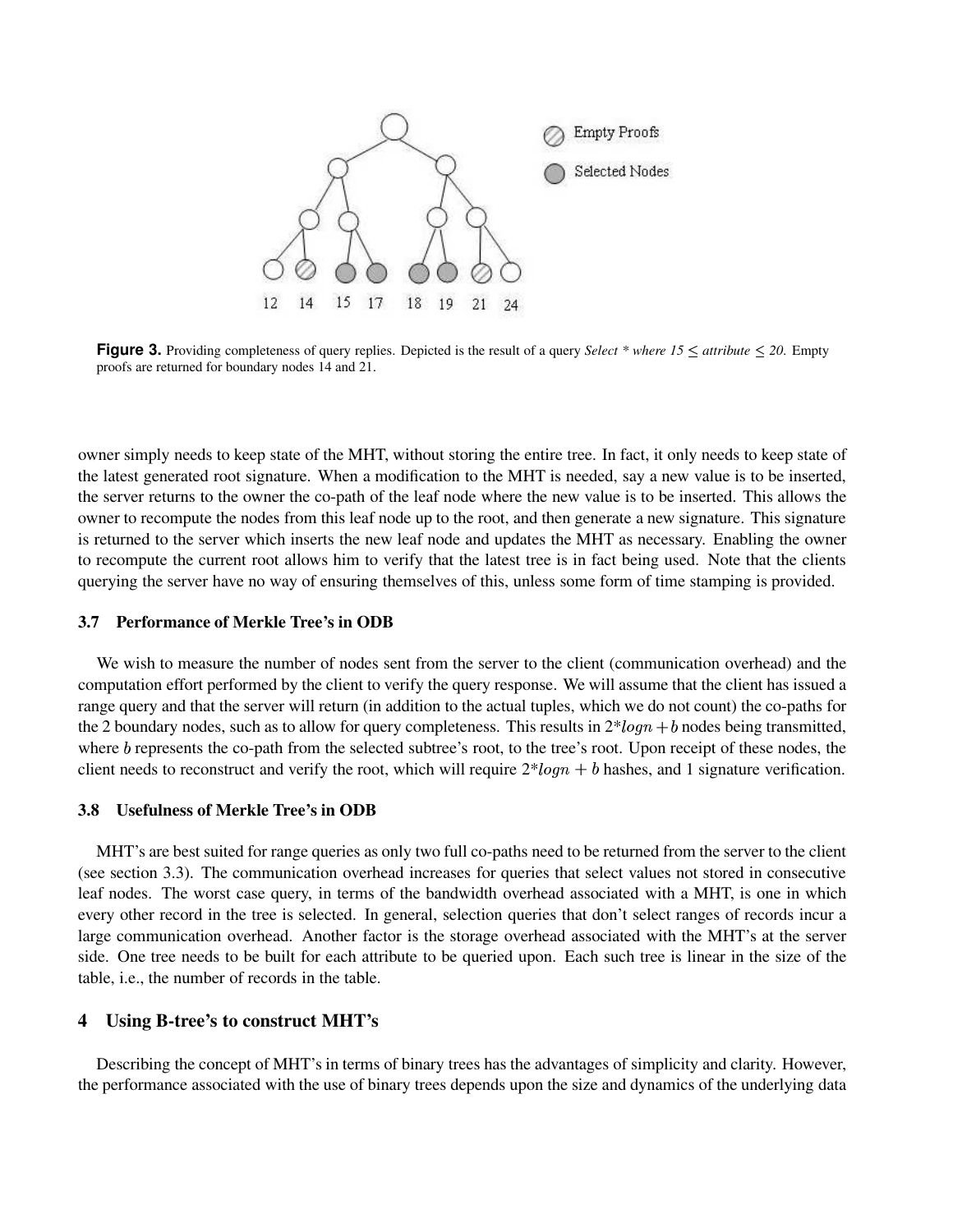set. For data sets that fit into main memory, binary trees serve as an efficient data structure. However, once the data set is large enough to require secondary storage, binary trees incur large disk I/O overhead costs, especially when the data is dynamic (updates are frequent). B-tree's are the preferred data structure for these types of data sets. An example would be the searchable index structure used by databases which needs to be stored on disk due to its size. The advantage of using a B-tree is that very few disk accesses are needed during traversal of the tree. This is due to its large spanning factor which in turn reduces the height of the tree. Because the data sets in ODB that we wish to authenticate will typically require secondary storage, we will prefer to use B-tree's as the underlying data structure for MHT's.

### **4.1 B-trees in ODB**

The protocol for constructing and using MHT's remains the same regardless of whether B-trees or binary trees are used as the underlying data structures. The leaf nodes are the hash values of the elements associated with them. Internal nodes are hashes of the concatenation of its children (up to B-1), and the root node is signed as usual. When providing the co-path from a leaf node to the root, it is necessary to include all siblings of the leaf node and all children of internal nodes. With a large spanning factor this can amount to a large amount of data that needs to be communicated from the server to the client. The number of nodes in the co-path for one leaf node would be  $Blog_B n$ , where *n* is the number of leaves in tree.

A solution which reduces this communication overhead is to replace each B-tree node by a BST of height  $log B$ [3]. What this accomplishes is to reduce the size of the response from the server to the client. The number of nodes in a co-path would then reduce to  $log B log_B n$ , where  $log B$  corresponds to the height of each BST representing the B-tree nodes, and  $log_B n$  is the height of the B-tree.

### **5 Performance**

We will summarize the performance of MHT's when implemented with both binary trees and with the improved B-trees. The two overhead factors we wish to reduce are those of querier computation and querier bandwidth. Querier computation refers to the amount of work required by the client to verify the integrity of the returned results. This will be measured in the number of hashes needed to be computed as well as digital signatures that have to be verified. Querier bandwidth is a measure of the amount of data needed to be transferred from the server to the client, in addition to the actual records, to enable the client to perform his integrity computations.

| <b>MHT Data Structure</b> | <b>Ouerier Computation</b>       | <b>Ouerier Bandwidth</b> |
|---------------------------|----------------------------------|--------------------------|
| BST                       | 2 $\log n$ hashes + 1 sig        | $2 \ log n$              |
| B-tree                    | $2 log B log_B n$ hashes + 1 sig | $2 log B log_B n$        |

**Table 1. Performance**

The biggest difference between using B-tree's versus binary trees as the underlying data structure of MHT's, relates to the cost associated with tree updates. B-tree's were created as a secondary storage structure that would require few node modifications during updates. Binary trees on the other hand are best suited when the tree fits into main memory, such as to avoid expensive I/O costs (when the data set is stored on secondary storage). In addition to the I/O costs, the actual programming of the respective tree structures, including all operations, are considered to be simpler with a B-tree.